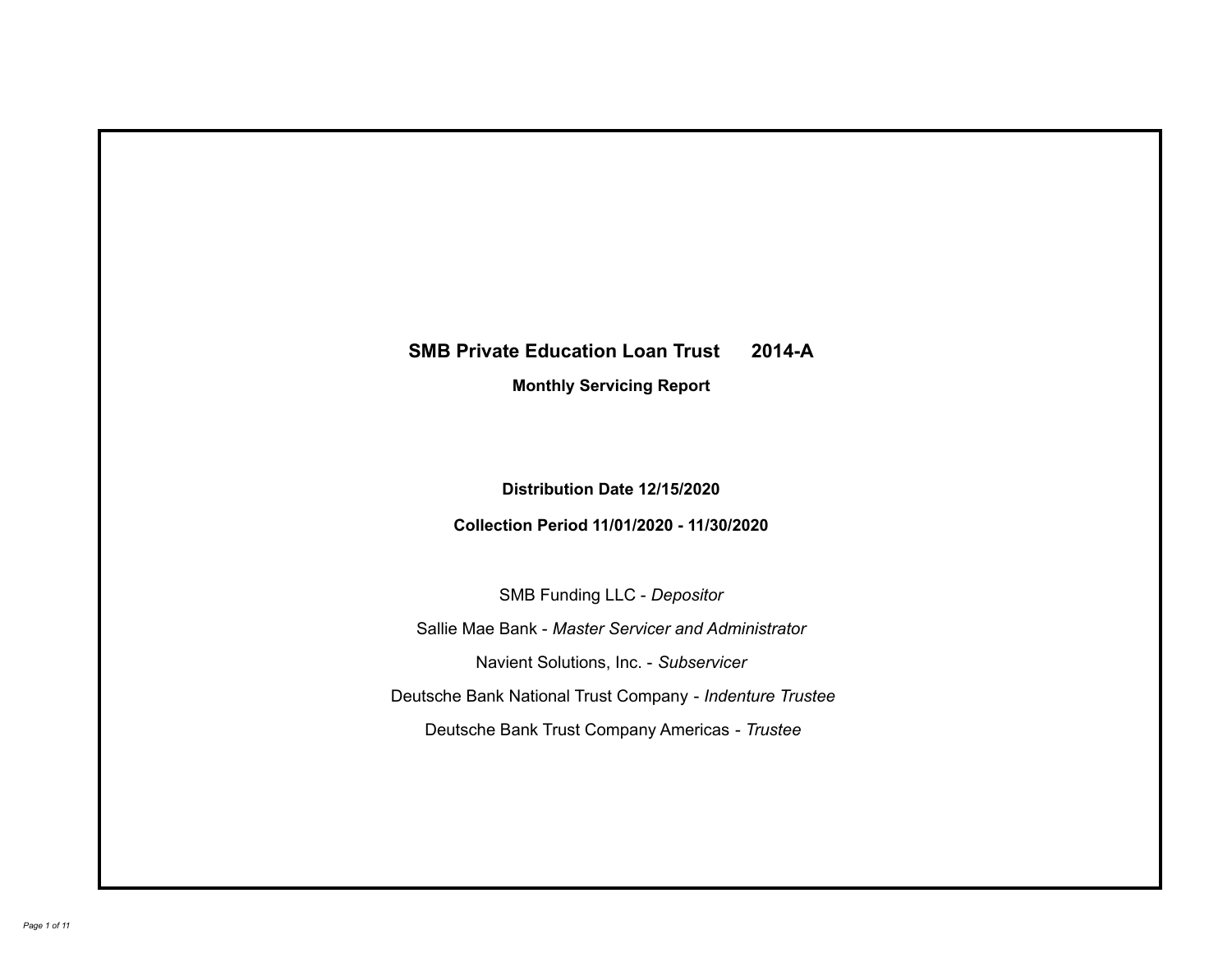|  |  |  | <b>Deal Parameters</b> |
|--|--|--|------------------------|
|--|--|--|------------------------|

| Α | <b>Student Loan Portfolio Characteristics</b>   |                   | 08/07/2014       | 10/31/2020       | 11/30/2020       |
|---|-------------------------------------------------|-------------------|------------------|------------------|------------------|
|   | <b>Principal Balance</b>                        |                   | \$361,523,983.59 | \$146,303,025.89 | \$144,019,045.15 |
|   | Interest to be Capitalized Balance              |                   | 17,313,307.43    | 2,173,694.19     | 2,079,090.56     |
|   | Pool Balance                                    |                   | \$378,837,291.02 | \$148,476,720.08 | \$146,098,135.71 |
|   | Weighted Average Coupon (WAC)                   |                   | 7.81%            | 7.84%            | 7.84%            |
|   | Weighted Average Remaining Term                 |                   | 138.29           | 176.15           | 176.55           |
|   | Number of Loans                                 |                   | 33,555           | 13,471           | 13,261           |
|   | Number of Borrowers                             |                   | 26,651           | 10,627           | 10,470           |
|   | Pool Factor                                     |                   |                  | 0.391927415      | 0.385648771      |
|   | Since Issued Total Constant Prepayment Rate (1) |                   |                  | 7.35%            | 7.30%            |
| B | <b>Debt Securities</b>                          | <b>Cusip/Isin</b> | 11/16/2020       |                  | 12/15/2020       |
|   | A <sub>2</sub> A                                | 784456AB1         | \$8,447,734.72   |                  | \$7,609,736.08   |
|   | A2B                                             | 784456AC9         | \$8,447,734.72   |                  | \$7,609,736.08   |
|   | A <sub>3</sub>                                  | 784456AD7         | \$50,000,000.00  |                  | \$50,000,000.00  |
|   | B                                               | 784456AE5         | \$36,000,000.00  |                  | \$36,000,000.00  |
|   | C                                               | 784456AF2         | \$42,000,000.00  |                  | \$42,000,000.00  |
|   |                                                 |                   |                  |                  |                  |
| C | <b>Certificates</b>                             | <b>Cusip/Isin</b> | 11/16/2020       |                  | 12/15/2020       |
|   | <b>Excess Distribution</b>                      | 784456105         | \$100,000.00     |                  | \$100,000.00     |
|   |                                                 |                   |                  |                  |                  |
| D | <b>Account Balances</b>                         |                   | 11/16/2020       |                  | 12/15/2020       |
|   | Reserve Account Balance                         |                   | \$958,735.00     |                  | \$958,735.00     |
|   |                                                 |                   |                  |                  |                  |
| E | <b>Asset / Liability</b>                        |                   | 11/16/2020       |                  | 12/15/2020       |
|   | Overcollateralization Percentage *              |                   | 30.70%           |                  | 30.72%           |
|   | Specified Overcollateralization Amount *        |                   | \$44,543,016.02  |                  | \$43,829,440.71  |
|   | Actual Overcollateralization Amount *           |                   | \$45,581,250.64  |                  | \$44,878,663.55  |

\* Based on the Rated debt securities (Class A and Class B Bonds)

(1) Since Issued Total CPR calculations found in monthly servicing reports issued on or prior to September 15, 2015 originally included loans that were removed from the pool by the sponsor because they became ineligible for the pool between the cut-off date and settlement date. On October 5, 2015, Since Issued Total CPR calculations were revised to exclude these loans and all prior monthly servicing reports were restated. For additional information, see 'Since Issued CPR Methodology' found on page 11 of this report.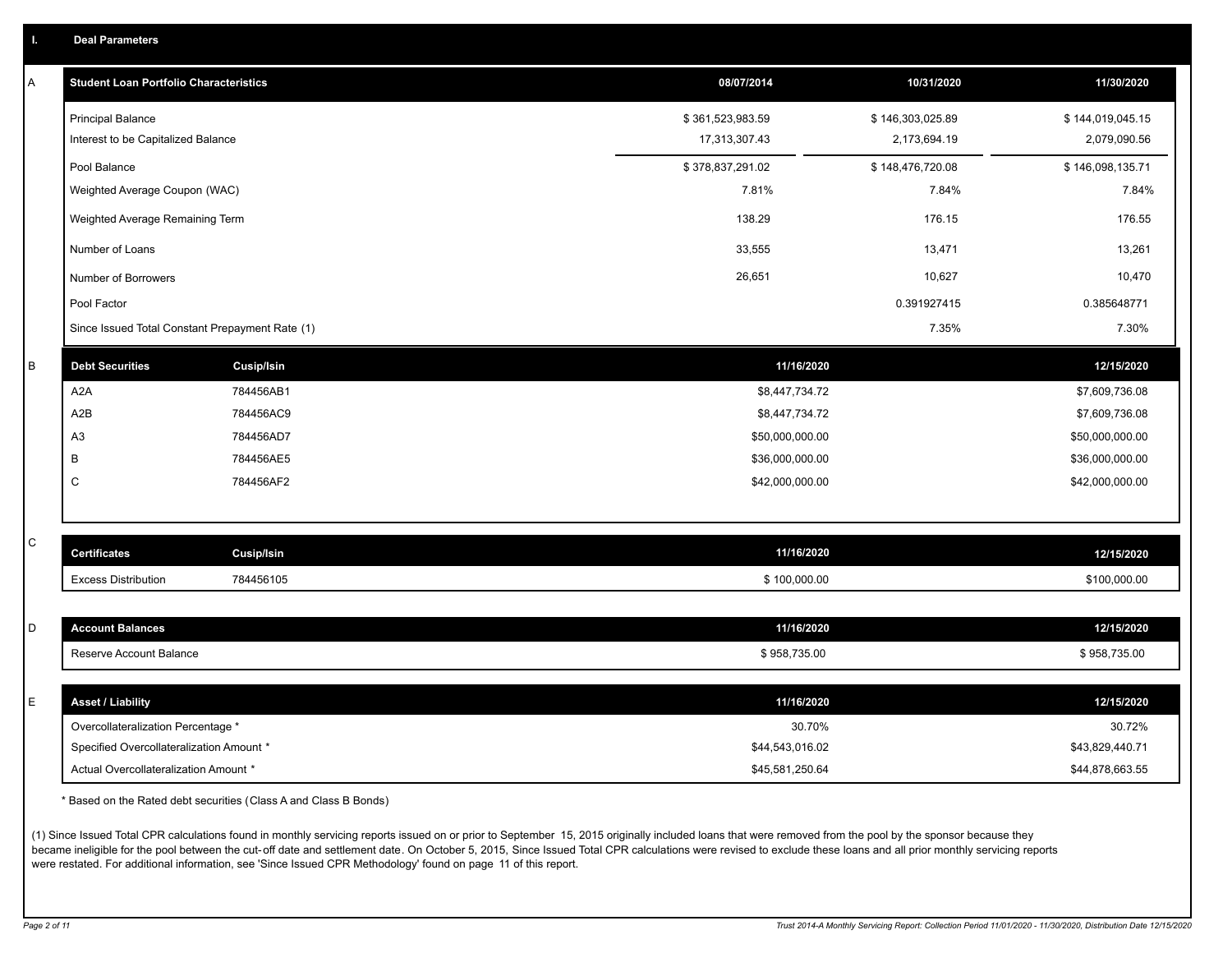### **II. 2014-A Trust Activity 11/01/2020 through 11/30/2020**

| <b>Borrower Principal</b><br>2,499,577.35<br>0.00<br><b>Consolidation Activity Principal</b><br>Seller Principal Reimbursement<br>0.00<br>0.00<br>Servicer Principal Reimbursement<br>0.00<br>Delinquent Principal Purchases by Servicer<br>0.00<br><b>Other Principal Deposits</b><br>\$2,499,577.35<br><b>Total Principal Receipts</b><br>в<br><b>Student Loan Interest Receipts</b><br>696,504.13<br>Borrower Interest<br>0.00<br><b>Consolidation Activity Interest</b><br>0.00<br>Seller Interest Reimbursement<br>Servicer Interest Reimbursement<br>(1,593.96)<br>Delinquent Interest Purchases by Servicer<br>0.00<br>4,598.16<br><b>Other Interest Deposits</b><br>\$699,508.33<br><b>Total Interest Receipts</b><br>C<br><b>Recoveries on Realized Losses</b><br>\$27,735.86<br>D<br>\$59.49<br>Investment Income<br>Ε<br><b>Funds Borrowed from Next Collection Period</b><br>\$0.00<br>F<br><b>Funds Repaid from Prior Collection Period</b><br>\$0.00<br>G<br>\$0.00<br>Loan Sale or Purchase Proceeds<br>\$0.00<br>H<br>Initial Deposits to Collection Account<br>\$0.00<br><b>Excess Transferred from Other Accounts</b><br>\$0.00<br><b>Borrower Benefit Reimbursements</b><br>J<br>Κ<br><b>Gross Swap Receipt</b><br>\$0.00<br><b>Other Deposits</b><br>\$0.00<br>L<br><b>Other Fees Collected</b><br>м<br>\$0.00<br>N<br>\$3,226,881.03<br><b>AVAILABLE FUNDS</b><br>O<br>Non-Cash Principal Activity During Collection Period<br>\$215,596.61<br>P<br>\$0.00<br>Aggregate Purchased Amounts by the Depositor, Servicer or Seller<br>Q<br>Aggregate Loan Substitutions<br>\$0.00 | Α | <b>Student Loan Principal Receipts</b> |  |
|----------------------------------------------------------------------------------------------------------------------------------------------------------------------------------------------------------------------------------------------------------------------------------------------------------------------------------------------------------------------------------------------------------------------------------------------------------------------------------------------------------------------------------------------------------------------------------------------------------------------------------------------------------------------------------------------------------------------------------------------------------------------------------------------------------------------------------------------------------------------------------------------------------------------------------------------------------------------------------------------------------------------------------------------------------------------------------------------------------------------------------------------------------------------------------------------------------------------------------------------------------------------------------------------------------------------------------------------------------------------------------------------------------------------------------------------------------------------------------------------------------------------------------------------------------------------------------------------------|---|----------------------------------------|--|
|                                                                                                                                                                                                                                                                                                                                                                                                                                                                                                                                                                                                                                                                                                                                                                                                                                                                                                                                                                                                                                                                                                                                                                                                                                                                                                                                                                                                                                                                                                                                                                                                    |   |                                        |  |
|                                                                                                                                                                                                                                                                                                                                                                                                                                                                                                                                                                                                                                                                                                                                                                                                                                                                                                                                                                                                                                                                                                                                                                                                                                                                                                                                                                                                                                                                                                                                                                                                    |   |                                        |  |
|                                                                                                                                                                                                                                                                                                                                                                                                                                                                                                                                                                                                                                                                                                                                                                                                                                                                                                                                                                                                                                                                                                                                                                                                                                                                                                                                                                                                                                                                                                                                                                                                    |   |                                        |  |
|                                                                                                                                                                                                                                                                                                                                                                                                                                                                                                                                                                                                                                                                                                                                                                                                                                                                                                                                                                                                                                                                                                                                                                                                                                                                                                                                                                                                                                                                                                                                                                                                    |   |                                        |  |
|                                                                                                                                                                                                                                                                                                                                                                                                                                                                                                                                                                                                                                                                                                                                                                                                                                                                                                                                                                                                                                                                                                                                                                                                                                                                                                                                                                                                                                                                                                                                                                                                    |   |                                        |  |
|                                                                                                                                                                                                                                                                                                                                                                                                                                                                                                                                                                                                                                                                                                                                                                                                                                                                                                                                                                                                                                                                                                                                                                                                                                                                                                                                                                                                                                                                                                                                                                                                    |   |                                        |  |
|                                                                                                                                                                                                                                                                                                                                                                                                                                                                                                                                                                                                                                                                                                                                                                                                                                                                                                                                                                                                                                                                                                                                                                                                                                                                                                                                                                                                                                                                                                                                                                                                    |   |                                        |  |
|                                                                                                                                                                                                                                                                                                                                                                                                                                                                                                                                                                                                                                                                                                                                                                                                                                                                                                                                                                                                                                                                                                                                                                                                                                                                                                                                                                                                                                                                                                                                                                                                    |   |                                        |  |
|                                                                                                                                                                                                                                                                                                                                                                                                                                                                                                                                                                                                                                                                                                                                                                                                                                                                                                                                                                                                                                                                                                                                                                                                                                                                                                                                                                                                                                                                                                                                                                                                    |   |                                        |  |
|                                                                                                                                                                                                                                                                                                                                                                                                                                                                                                                                                                                                                                                                                                                                                                                                                                                                                                                                                                                                                                                                                                                                                                                                                                                                                                                                                                                                                                                                                                                                                                                                    |   |                                        |  |
|                                                                                                                                                                                                                                                                                                                                                                                                                                                                                                                                                                                                                                                                                                                                                                                                                                                                                                                                                                                                                                                                                                                                                                                                                                                                                                                                                                                                                                                                                                                                                                                                    |   |                                        |  |
|                                                                                                                                                                                                                                                                                                                                                                                                                                                                                                                                                                                                                                                                                                                                                                                                                                                                                                                                                                                                                                                                                                                                                                                                                                                                                                                                                                                                                                                                                                                                                                                                    |   |                                        |  |
|                                                                                                                                                                                                                                                                                                                                                                                                                                                                                                                                                                                                                                                                                                                                                                                                                                                                                                                                                                                                                                                                                                                                                                                                                                                                                                                                                                                                                                                                                                                                                                                                    |   |                                        |  |
|                                                                                                                                                                                                                                                                                                                                                                                                                                                                                                                                                                                                                                                                                                                                                                                                                                                                                                                                                                                                                                                                                                                                                                                                                                                                                                                                                                                                                                                                                                                                                                                                    |   |                                        |  |
|                                                                                                                                                                                                                                                                                                                                                                                                                                                                                                                                                                                                                                                                                                                                                                                                                                                                                                                                                                                                                                                                                                                                                                                                                                                                                                                                                                                                                                                                                                                                                                                                    |   |                                        |  |
|                                                                                                                                                                                                                                                                                                                                                                                                                                                                                                                                                                                                                                                                                                                                                                                                                                                                                                                                                                                                                                                                                                                                                                                                                                                                                                                                                                                                                                                                                                                                                                                                    |   |                                        |  |
|                                                                                                                                                                                                                                                                                                                                                                                                                                                                                                                                                                                                                                                                                                                                                                                                                                                                                                                                                                                                                                                                                                                                                                                                                                                                                                                                                                                                                                                                                                                                                                                                    |   |                                        |  |
|                                                                                                                                                                                                                                                                                                                                                                                                                                                                                                                                                                                                                                                                                                                                                                                                                                                                                                                                                                                                                                                                                                                                                                                                                                                                                                                                                                                                                                                                                                                                                                                                    |   |                                        |  |
|                                                                                                                                                                                                                                                                                                                                                                                                                                                                                                                                                                                                                                                                                                                                                                                                                                                                                                                                                                                                                                                                                                                                                                                                                                                                                                                                                                                                                                                                                                                                                                                                    |   |                                        |  |
|                                                                                                                                                                                                                                                                                                                                                                                                                                                                                                                                                                                                                                                                                                                                                                                                                                                                                                                                                                                                                                                                                                                                                                                                                                                                                                                                                                                                                                                                                                                                                                                                    |   |                                        |  |
|                                                                                                                                                                                                                                                                                                                                                                                                                                                                                                                                                                                                                                                                                                                                                                                                                                                                                                                                                                                                                                                                                                                                                                                                                                                                                                                                                                                                                                                                                                                                                                                                    |   |                                        |  |
|                                                                                                                                                                                                                                                                                                                                                                                                                                                                                                                                                                                                                                                                                                                                                                                                                                                                                                                                                                                                                                                                                                                                                                                                                                                                                                                                                                                                                                                                                                                                                                                                    |   |                                        |  |
|                                                                                                                                                                                                                                                                                                                                                                                                                                                                                                                                                                                                                                                                                                                                                                                                                                                                                                                                                                                                                                                                                                                                                                                                                                                                                                                                                                                                                                                                                                                                                                                                    |   |                                        |  |
|                                                                                                                                                                                                                                                                                                                                                                                                                                                                                                                                                                                                                                                                                                                                                                                                                                                                                                                                                                                                                                                                                                                                                                                                                                                                                                                                                                                                                                                                                                                                                                                                    |   |                                        |  |
|                                                                                                                                                                                                                                                                                                                                                                                                                                                                                                                                                                                                                                                                                                                                                                                                                                                                                                                                                                                                                                                                                                                                                                                                                                                                                                                                                                                                                                                                                                                                                                                                    |   |                                        |  |
|                                                                                                                                                                                                                                                                                                                                                                                                                                                                                                                                                                                                                                                                                                                                                                                                                                                                                                                                                                                                                                                                                                                                                                                                                                                                                                                                                                                                                                                                                                                                                                                                    |   |                                        |  |
|                                                                                                                                                                                                                                                                                                                                                                                                                                                                                                                                                                                                                                                                                                                                                                                                                                                                                                                                                                                                                                                                                                                                                                                                                                                                                                                                                                                                                                                                                                                                                                                                    |   |                                        |  |
|                                                                                                                                                                                                                                                                                                                                                                                                                                                                                                                                                                                                                                                                                                                                                                                                                                                                                                                                                                                                                                                                                                                                                                                                                                                                                                                                                                                                                                                                                                                                                                                                    |   |                                        |  |
|                                                                                                                                                                                                                                                                                                                                                                                                                                                                                                                                                                                                                                                                                                                                                                                                                                                                                                                                                                                                                                                                                                                                                                                                                                                                                                                                                                                                                                                                                                                                                                                                    |   |                                        |  |
|                                                                                                                                                                                                                                                                                                                                                                                                                                                                                                                                                                                                                                                                                                                                                                                                                                                                                                                                                                                                                                                                                                                                                                                                                                                                                                                                                                                                                                                                                                                                                                                                    |   |                                        |  |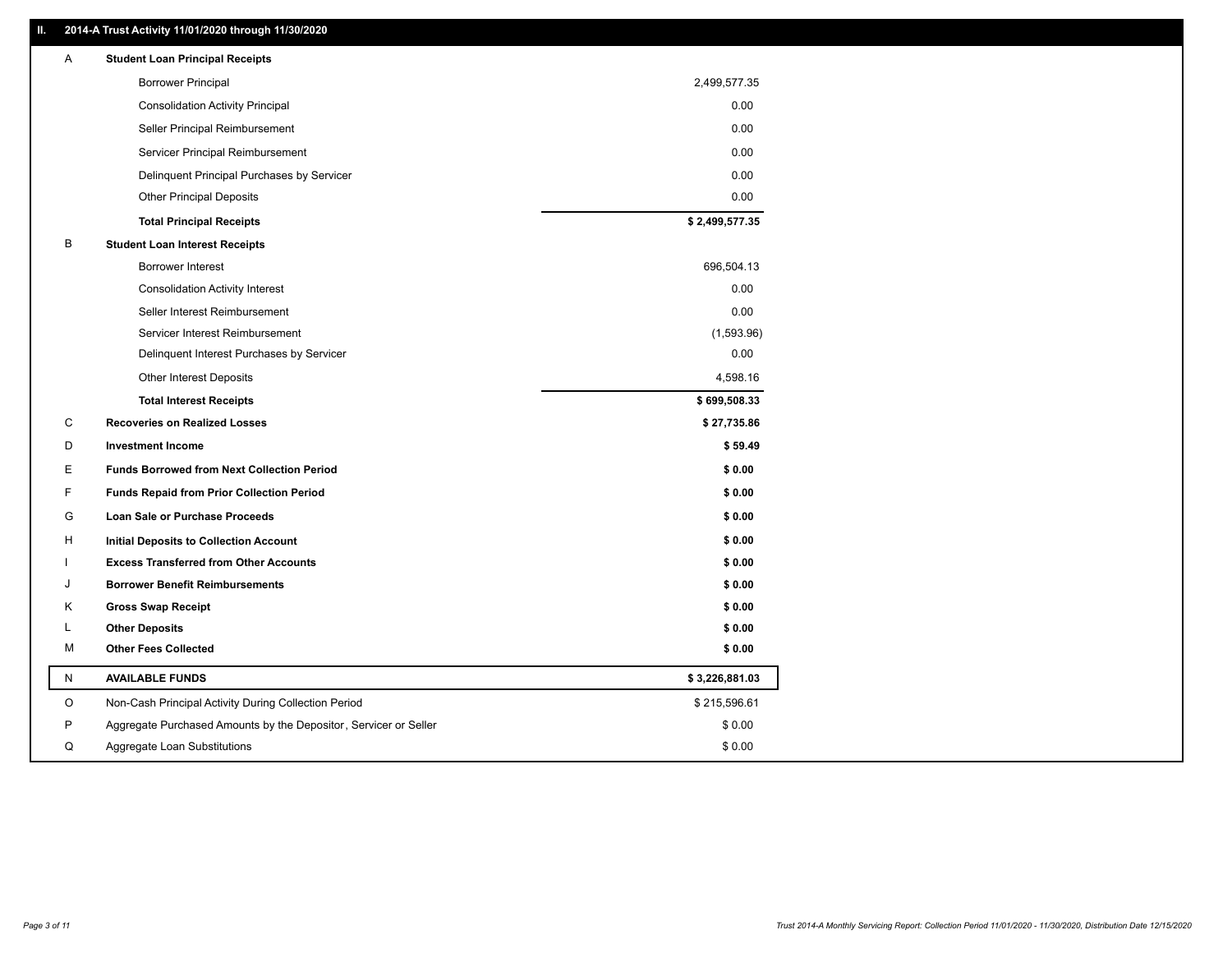|                   |                         |                          |         | 11/30/2020 |                  |                |                          |         | 10/31/2020 |                  |                |
|-------------------|-------------------------|--------------------------|---------|------------|------------------|----------------|--------------------------|---------|------------|------------------|----------------|
|                   |                         | <b>Wtd Avg</b><br>Coupon | # Loans | Principal  |                  | % of Principal | <b>Wtd Avg</b><br>Coupon | # Loans | Principal  |                  | % of Principal |
| INTERIM:          | IN SCHOOL               |                          | 8.63%   | 73         | \$1,049,105.99   | 0.718%         |                          | 8.65%   | 70         | \$1,002,069.34   | 0.675%         |
|                   | <b>GRACE</b>            |                          | 7.77%   | 16         | \$151,418.88     | 0.104%         |                          | 8.55%   | 41         | \$441,988.62     | 0.298%         |
|                   | <b>DEFERMENT</b>        |                          | 8.67%   | 646        | \$8,778,737.03   | 6.009%         |                          | 8.63%   | 667        | \$8,858,115.04   | 5.966%         |
| <b>REPAYMENT:</b> | <b>CURRENT</b>          |                          | 7.73%   | 11,713     | \$124,684,044.77 | 85.343%        |                          | 7.73%   | 11,861     | \$126,104,426.77 | 84.932%        |
|                   | 31-60 DAYS DELINQUENT   |                          | 8.66%   | 147        | \$1,868,815.46   | 1.279%         |                          | 8.49%   | 185        | \$2,653,284.06   | 1.787%         |
|                   | 61-90 DAYS DELINQUENT   |                          | 8.60%   | 103        | \$1,389,104.02   | 0.951%         |                          | 8.48%   | 59         | \$933,411.56     | 0.629%         |
|                   | 91-120 DAYS DELINQUENT  |                          | 8.19%   | 42         | \$694,852.53     | 0.476%         |                          | 8.02%   | 54         | \$634,726.81     | 0.427%         |
|                   | 121-150 DAYS DELINQUENT |                          | 8.35%   | 40         | \$462,172.22     | 0.316%         |                          | 8.92%   | 24         | \$357,036.98     | 0.240%         |
|                   | 151-180 DAYS DELINQUENT |                          | 9.08%   | 22         | \$287,209.47     | 0.197%         |                          | 9.63%   | 18         | \$228,093.03     | 0.154%         |
|                   | > 180 DAYS DELINQUENT   |                          | 9.36%   | 14         | \$180,926.34     | 0.124%         |                          | 8.32%   | 10         | \$177,440.61     | 0.120%         |
|                   | FORBEARANCE             |                          | 8.25%   | 445        | \$6,551,749.00   | 4.484%         |                          | 8.19%   | 482        | \$7,086,127.26   | 4.773%         |
| <b>TOTAL</b>      |                         |                          |         | 13,261     | \$146,098,135.71 | 100.00%        |                          |         | 13,471     | \$148,476,720.08 | 100.00%        |
|                   |                         |                          |         |            |                  |                |                          |         |            |                  |                |

Percentages may not total 100% due to rounding \*

\*\* Smart Option Interest Only loans and \$25 Fixed Payment loans classified as in repayment whether student borrowers are in school, in grace, in deferment or required to make full principal and interest payments on their l

\*\*\* To conform with company standard reporting these sections now include Princial and Interest Accrued to Capitalize.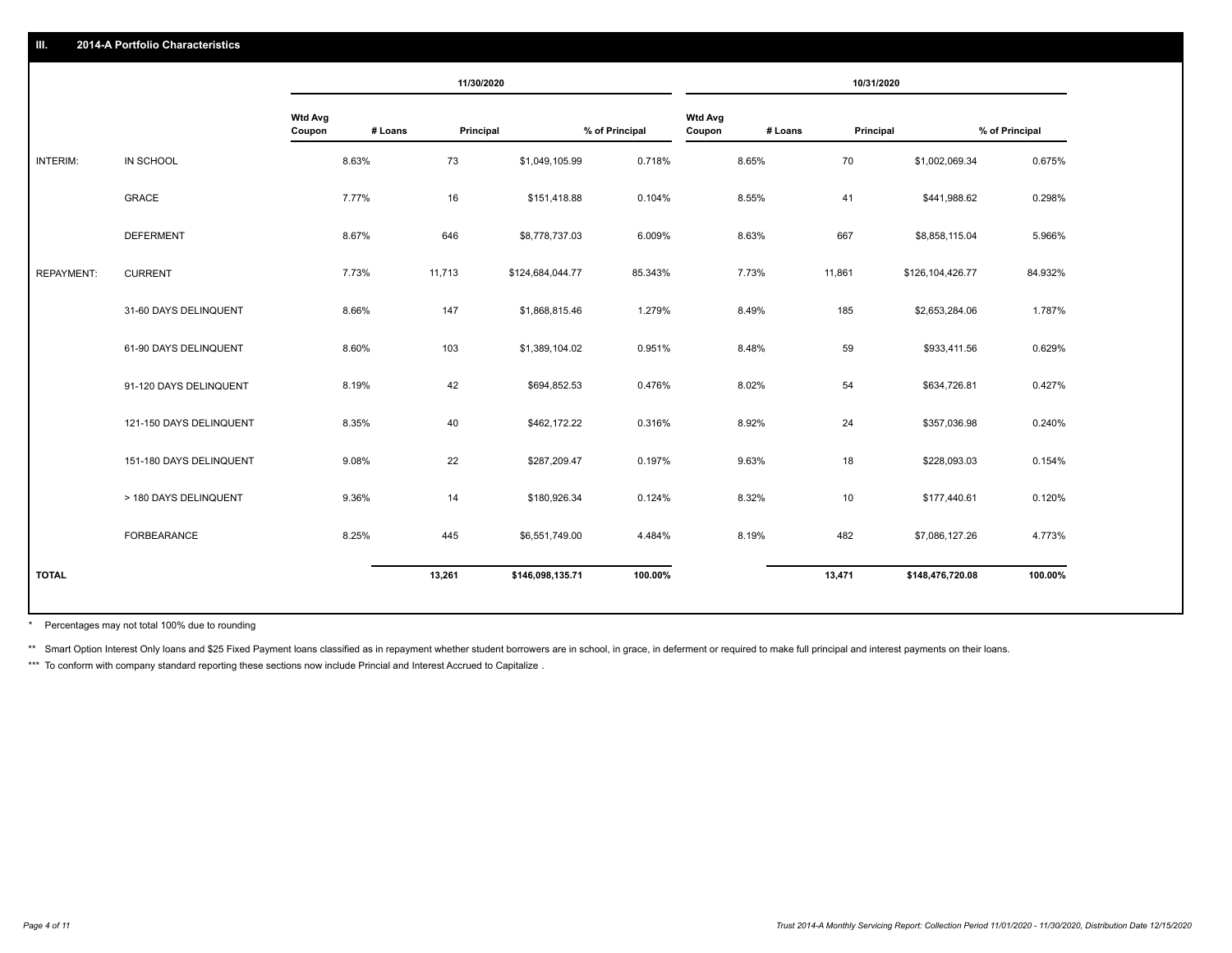|                                                         | 11/30/2020       | 10/31/2020       |
|---------------------------------------------------------|------------------|------------------|
| Pool Balance                                            | \$146,098,135.71 | \$148,476,720.08 |
| Total # Loans                                           | 13,261           | 13,471           |
| Total # Borrowers                                       | 10,470           | 10,627           |
| Weighted Average Coupon                                 | 7.84%            | 7.84%            |
| Weighted Average Remaining Term                         | 176.55           | 176.15           |
| Percent of Pool - Cosigned                              | 93.5%            | 93.6%            |
| Percent of Pool - Non Cosigned                          | 6.5%             | 6.4%             |
| Borrower Interest Accrued for Period                    | \$922,764.50     | \$968,898.20     |
| Outstanding Borrower Interest Accrued                   | \$4,000,866.48   | \$4,038,077.71   |
| Gross Principal Realized Loss - Periodic *              | \$42,395.61      | \$64,781.85      |
| Gross Principal Realized Loss - Cumulative *            | \$16,814,606.80  | \$16,772,211.19  |
| Delinguent Principal Purchased by Servicer - Periodic   | \$0.00           | \$0.00           |
| Delinquent Principal Purchased by Servicer - Cumulative | \$0.00           | \$0.00           |
| Recoveries on Realized Losses - Periodic                | \$27,735.86      | \$42,196.05      |
| Recoveries on Realized Losses - Cumulative              | \$1,861,754.46   | \$1,834,018.60   |
| Net Losses - Periodic                                   | \$14,659.75      | \$22,585.80      |
| Net Losses - Cumulative                                 | \$14,952,852.34  | \$14,938,192.59  |
| <b>Cumulative Gross Defaults</b>                        | \$16,814,606.80  | \$16,772,211.19  |
| Change in Gross Defaults                                | \$42,395.61      | \$64,781.85      |
| Non-Cash Principal Activity - Capitalized Interest      | \$258,074.58     | \$326,006.90     |
| Since Issued Total Constant Prepayment Rate (CPR) (1)   | 7.30%            | 7.35%            |
| Loan Substitutions                                      | \$0.00           | \$0.00           |
| <b>Cumulative Loan Substitutions</b>                    | \$0.00           | \$0.00           |
| <b>Unpaid Master Servicing Fees</b>                     | \$0.00           | \$0.00           |
| <b>Unpaid Sub-Servicing Fees</b>                        | \$0.00           | \$0.00           |
| <b>Unpaid Administration Fees</b>                       | \$0.00           | \$0.00           |
| Unpaid Carryover Master Servicing Fees                  | \$0.00           | \$0.00           |
| Unpaid Carryover Sub-Servicing Fees                     | \$0.00           | \$0.00           |
| Note Interest Shortfall                                 | \$0.00           | \$0.00           |

\* In accordance with the Sub-Servicer's current policies and procedures, after September 1, 2017 loans subject to bankruptcy claims generally will not be reported as a charged- off unless and until they are delinquent for

(1) Since Issued Total CPR calculations found in monthly servicing reports issued on or prior to September 15, 2015 originally included loans that were removed from the pool by the sponsor because they became ineligible fo between the cut-off date and settlement date. On October 5, 2015, Since Issued Total CPR calculations were revised to exclude these loans and all prior monthly servicing reports were restated. For additional information, s CPR Methodology' found on page 11 of this report.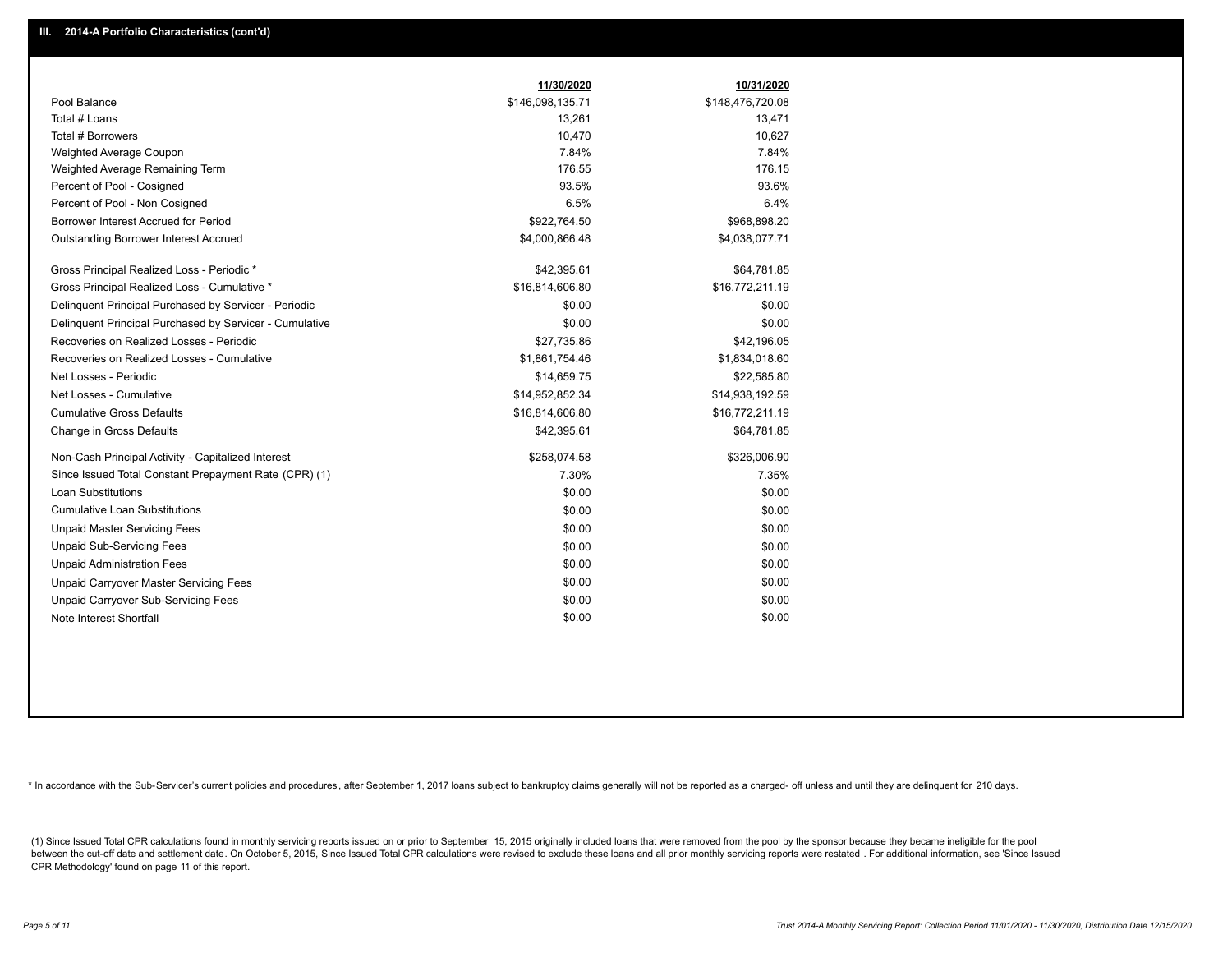## **IV. 2014-A Portfolio Statistics by Loan Program**

|                                                                                                                    | Weighted<br><b>Average Coupon</b> | # LOANS | <b>\$ AMOUNT</b> | $%$ *    |
|--------------------------------------------------------------------------------------------------------------------|-----------------------------------|---------|------------------|----------|
| - Smart Option Deferred Loans                                                                                      | 8.18%                             | 6,761   | \$75,410,354.07  | 51.616%  |
| - Smart Option Fixed Pay Loans                                                                                     | 7.76%                             | 3,848   | \$51,488,532.17  | 35.242%  |
| - Smart Option Interest-Only Loans                                                                                 | 6.71%                             | 2,652   | \$19,199,249.47  | 13.141%  |
| - Other Loan Programs                                                                                              | 0.00%                             | 0.00    | \$0.00           | 0.000%   |
| <b>Total</b>                                                                                                       | 7.84%                             | 13,261  | \$146,098,135.71 | 100.000% |
| Prime Indexed Loans -- Monthly Reset Adjustable                                                                    |                                   |         | \$0.00           |          |
| Prime Indexed Loans -- Monthly Reset Non-Adjustable                                                                |                                   |         | \$0.00           |          |
| Prime Indexed Loans -- Quarterly Reset Adjustable                                                                  |                                   |         | \$0.00           |          |
| Prime Indexed Loans -- Quarterly Reset Non-Adjustable                                                              |                                   |         | \$0.00           |          |
| Prime Indexed Loans -- Annual Reset                                                                                |                                   |         | \$0.00           |          |
| <b>T-Bill Indexed Loans</b>                                                                                        |                                   |         | \$0.00           |          |
| <b>Fixed Rate Loans</b>                                                                                            |                                   |         | \$18,920,818.07  |          |
| <b>LIBOR Indexed Loans</b>                                                                                         |                                   |         | \$127,177,317.64 |          |
|                                                                                                                    |                                   |         |                  |          |
| * Note: Percentages may not total 100% due to rounding                                                             |                                   |         |                  |          |
| To conform with company standard reporting these sections now include Princial and Interest Accrued to Capitalize. |                                   |         |                  |          |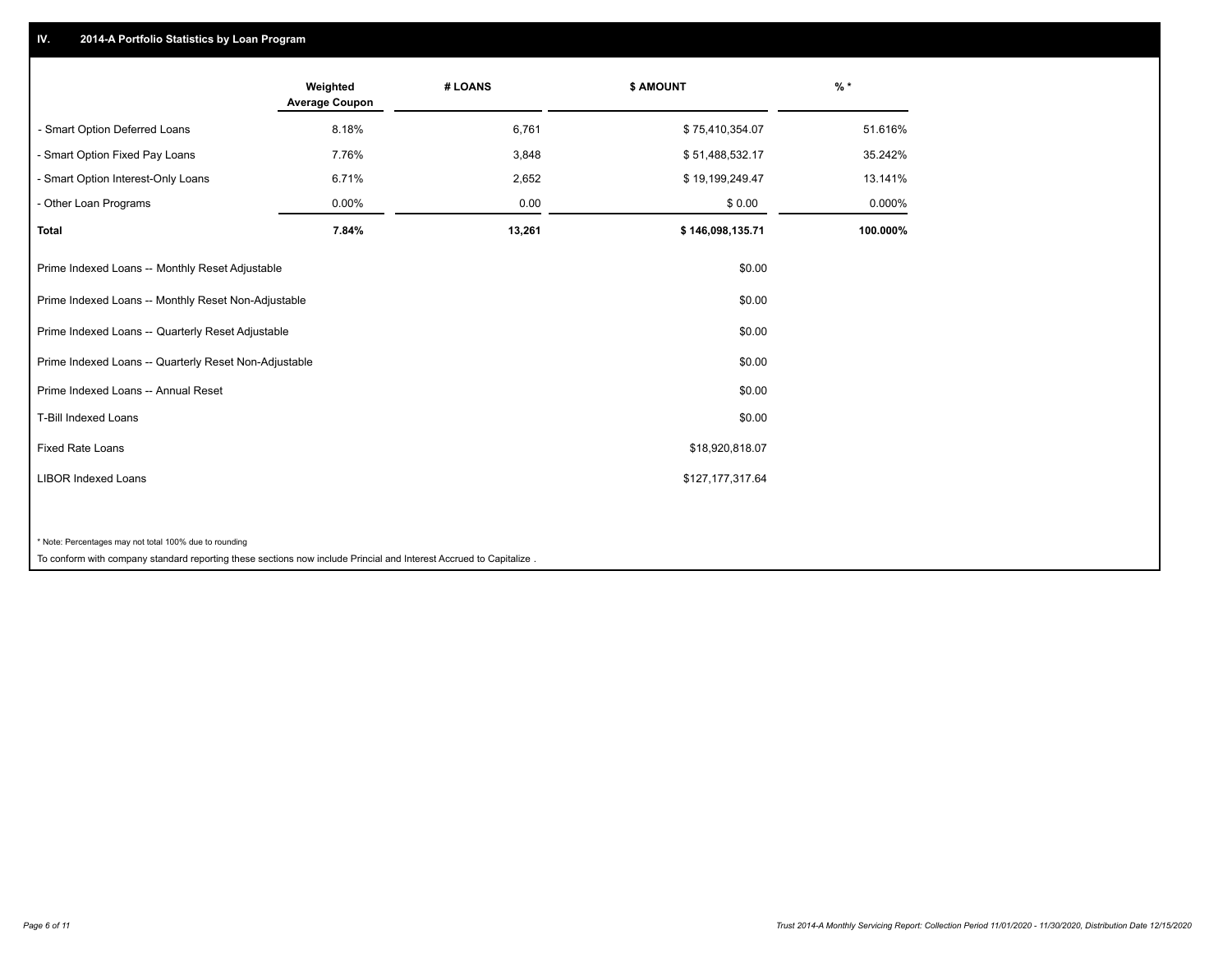| V. | 2014-A Reserve Account and Principal Distribution Calculations                                                                                                                                     |                  |  |
|----|----------------------------------------------------------------------------------------------------------------------------------------------------------------------------------------------------|------------------|--|
| А. | <b>Reserve Account</b>                                                                                                                                                                             |                  |  |
|    | Specified Reserve Account Balance                                                                                                                                                                  | \$958,735.00     |  |
|    | Actual Reserve Account Balance                                                                                                                                                                     | \$958,735.00     |  |
| В. | <b>Principal Distribution Amount</b>                                                                                                                                                               |                  |  |
|    | Class A Notes Outstanding<br>j.                                                                                                                                                                    | \$66,895,469.44  |  |
|    | Pool Balance<br>ii.                                                                                                                                                                                | \$146,098,135.71 |  |
|    | First Priority Principal Distribution Amount (i - ii)<br>iii.                                                                                                                                      | \$0.00           |  |
|    | Class A and B Notes Outstanding<br>iv.                                                                                                                                                             | \$102,895,469.44 |  |
|    | First Priority Principal Distribution Amount<br>V.                                                                                                                                                 | \$0.00           |  |
|    | Pool Balance<br>vi.                                                                                                                                                                                | \$146,098,135.71 |  |
|    | Specified Overcollateralization Amount<br>vii.                                                                                                                                                     | \$43,829,440.71  |  |
|    | viii. Regular Principal Distribution Amount (iv - v) - (vi - vii)                                                                                                                                  | \$626,774.44     |  |
|    |                                                                                                                                                                                                    |                  |  |
|    | Notes Outstanding<br>ix.                                                                                                                                                                           | \$144,895,469.44 |  |
|    | First Priority Principal Distribution Amount<br>Х.                                                                                                                                                 | \$0.00           |  |
|    | Regular Principal Distribution Amount<br>xi.                                                                                                                                                       | \$626,774.44     |  |
|    | Available Funds (after payment of waterfall items A through J) *<br>xii.                                                                                                                           | \$2,098,445.67   |  |
|    | xiii. Additional Principal Distribution Amount (min(ix - x - xi, xiii))                                                                                                                            | \$1,049,222.84   |  |
|    | * Represents 50% of value if the principal balance of the notes is greater than 10% of initial principal balance of the notes or the Class A and Class B note are reduced to 0, otherwise the full |                  |  |

value is shown.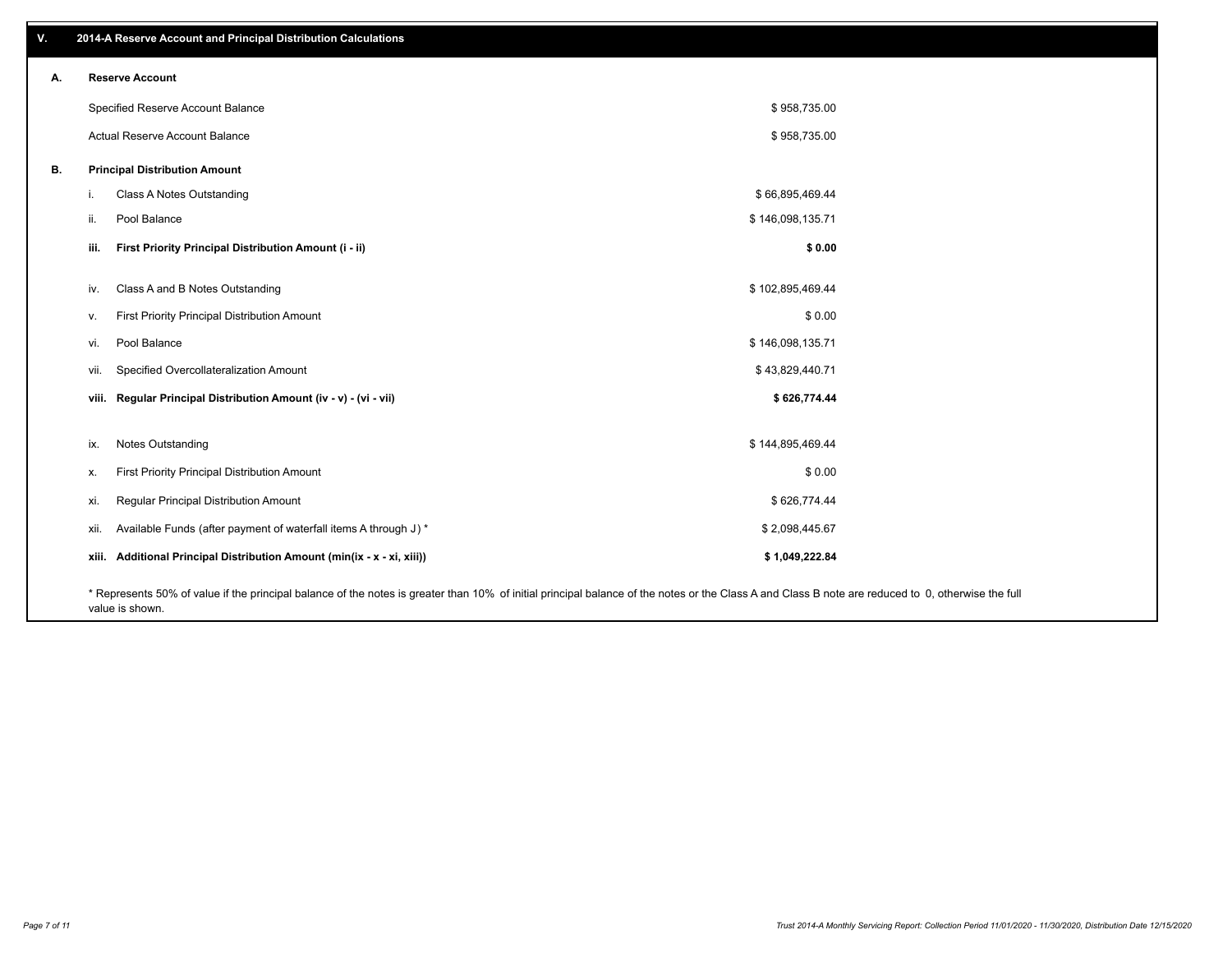|              |                                                                                                                                                                                                     | Paid             | <b>Funds Balance</b> |
|--------------|-----------------------------------------------------------------------------------------------------------------------------------------------------------------------------------------------------|------------------|----------------------|
|              | <b>Total Available Funds</b>                                                                                                                                                                        |                  | \$3,226,881.03       |
| Α            | <b>Trustee Fees</b>                                                                                                                                                                                 | \$15,000.00      | \$3,211,881.03       |
| B            | i. Master Servicing Fees                                                                                                                                                                            | \$6,151.45       | \$3,205,729.58       |
|              | ii. Sub-Servicing Fees                                                                                                                                                                              | \$99,995.55      | \$3,105,734.03       |
| C            | i. Administration Fees                                                                                                                                                                              | \$6,667.00       | \$3,099,067.03       |
|              | ii. Unreimbursed Administrator Advances plus any Unpaid                                                                                                                                             | \$0.00           | \$3,099,067.03       |
| D            | Class A Noteholders Interest Distribution Amount                                                                                                                                                    | \$96,346.92      | \$3,002,720.11       |
| Е            | First Priority Principal Payment                                                                                                                                                                    | \$0.00           | \$3,002,720.11       |
| F            | Class B Noteholders Interest Distribution Amount                                                                                                                                                    | \$120,000.00     | \$2,882,720.11       |
| G            | Class C Noteholders Interest Distribution Amount                                                                                                                                                    | \$157,500.00     | \$2,725,220.11       |
| H            | Reinstatement Reserve Account                                                                                                                                                                       | \$0.00           | \$2,725,220.11       |
| $\mathbf{I}$ | Regular Principal Distribution                                                                                                                                                                      | \$626,774.44     | \$2,098,445.67       |
| J            | i. Carryover Master Servicing Fees                                                                                                                                                                  | \$0.00           | \$2,098,445.67       |
|              | ii. Carryover Sub-servicing Fees                                                                                                                                                                    | \$0.00           | \$2,098,445.67       |
| Κ            | Additional Principal Distribution Amount                                                                                                                                                            | \$1,049,222.84   | \$1,049,222.83       |
| L.           | Unpaid Expenses of Trustee                                                                                                                                                                          | \$0.00           | \$1,049,222.83       |
| M            | Unpaid Expenses of Administrator                                                                                                                                                                    | \$0.00           | \$1,049,222.83       |
| N            | Remaining Funds to the Excess Distribution Certificateholder                                                                                                                                        | \$1,049,222.83   | \$0.00               |
|              | <b>Waterfall Conditions</b>                                                                                                                                                                         |                  |                      |
|              |                                                                                                                                                                                                     |                  |                      |
| А.           | <b>Class C Noteholders' Interest Distribution Condition</b>                                                                                                                                         |                  |                      |
|              | Pool Balance<br>i.                                                                                                                                                                                  | \$146,098,135.71 |                      |
|              | Class A and B Notes Outstanding<br>ii.                                                                                                                                                              | \$102,895,469.44 |                      |
|              | Class C Noteholders' Interest Distribution Ratio (i / ii)<br>iii.                                                                                                                                   | 141.99%          |                      |
|              | Minimum Ratio<br>iv.                                                                                                                                                                                | 110.00%          |                      |
|              | Is the Class C Noteholders' Interest Distribution Condition Satisfied (iii > iv)<br>v.                                                                                                              | Y                |                      |
|              | Note: If the Class C Noteholders' Interest Distribution Condition is satisfied then the amount of interest accrued at the Class C Rate for the Accrual Period is Released on the distribution Date. |                  |                      |
|              |                                                                                                                                                                                                     |                  |                      |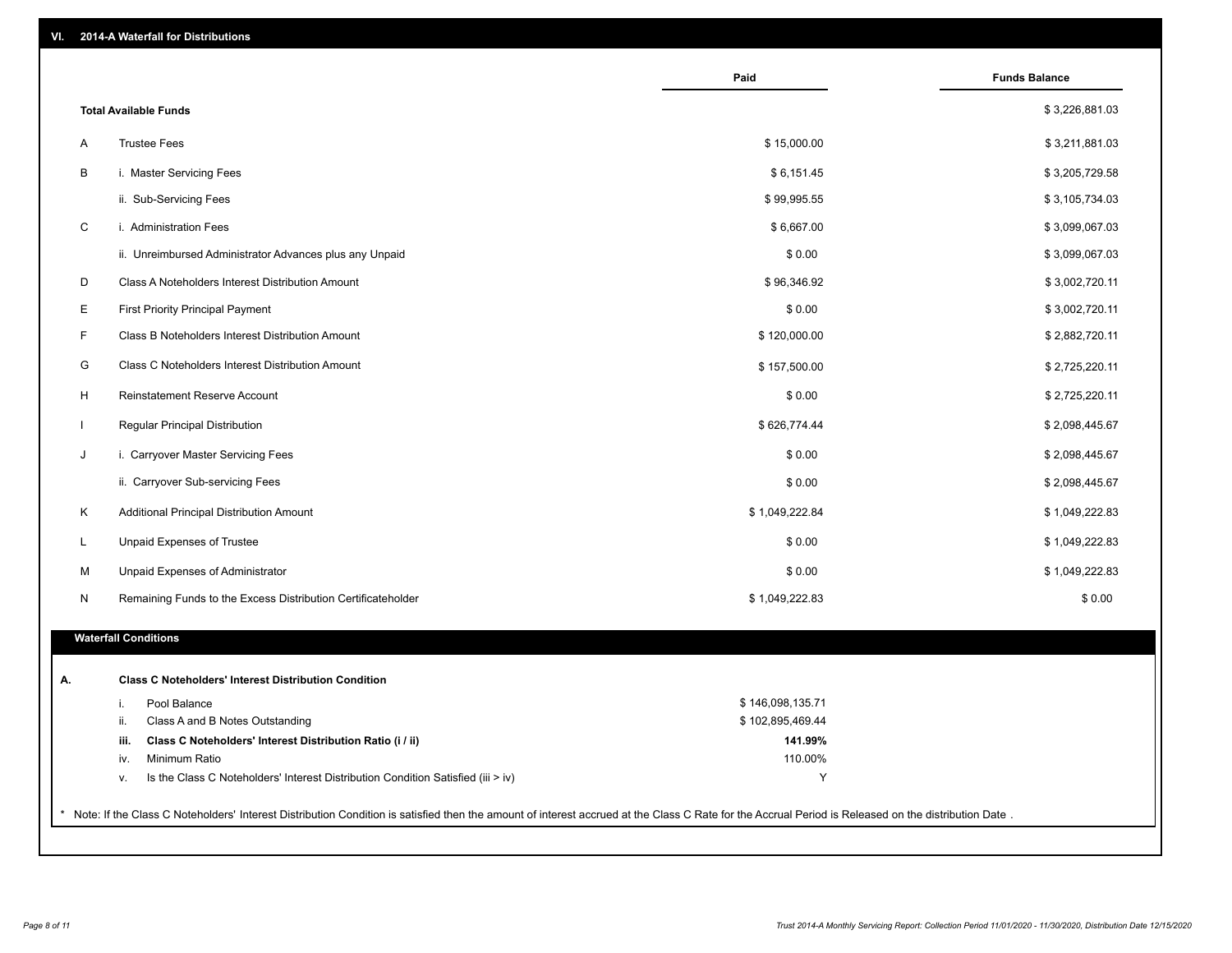| <b>Distribution Amounts</b>                                |                         |                         |                         |
|------------------------------------------------------------|-------------------------|-------------------------|-------------------------|
|                                                            | A <sub>2</sub> A        | A <sub>2</sub> B        | A3                      |
| Cusip/Isin                                                 | 784456AB1               | 784456AC9               | 784456AD7               |
| Beginning Balance                                          | \$8,447,734.72          | \$8,447,734.72          | \$50,000,000.00         |
| Index                                                      | <b>FIXED</b>            | <b>LIBOR</b>            | <b>LIBOR</b>            |
| Spread/Fixed Rate                                          | 3.05%                   | 1.15%                   | 1.50%                   |
| Record Date (Days Prior to Distribution)                   | 1 NEW YORK BUSINESS DAY | 1 NEW YORK BUSINESS DAY | 1 NEW YORK BUSINESS DAY |
| <b>Accrual Period Begin</b>                                | 11/15/2020              | 11/16/2020              | 11/16/2020              |
| <b>Accrual Period End</b>                                  | 12/15/2020              | 12/15/2020              | 12/15/2020              |
| Daycount Fraction                                          | 0.08333333              | 0.08055556              | 0.08055556              |
| Interest Rate*                                             | 3.05000%                | 1.29088%                | 1.64088%                |
| <b>Accrued Interest Factor</b>                             | 0.002541667             | 0.001039875             | 0.001321820             |
| <b>Current Interest Due</b>                                | \$21,471.33             | \$8,784.59              | \$66,091.00             |
| Interest Shortfall from Prior Period Plus Accrued Interest | $$ -$                   | $\mathsf{\$}$ -         | $\mathsf{\$}$ -         |
| <b>Total Interest Due</b>                                  | \$21,471.33             | \$8,784.59              | \$66,091.00             |
| <b>Interest Paid</b>                                       | \$21,471.33             | \$8,784.59              | \$66,091.00             |
| <b>Interest Shortfall</b>                                  | $$ -$                   | $$ -$                   | $$ -$                   |
| <b>Principal Paid</b>                                      | \$837,998.64            | \$837,998.64            | $$ -$                   |
| <b>Ending Principal Balance</b>                            | \$7,609,736.08          | \$7,609,736.08          | \$50,000,000.00         |
| Paydown Factor                                             | 0.012323509             | 0.012323509             | 0.000000000             |
| <b>Ending Balance Factor</b>                               | 0.111907884             | 0.111907884             | 1.000000000             |

\* Pay rates for Current Distribution. For the interest rates applicable to the next distribution date, please see https://www.salliemae.com/about/investors/data/SMBabrate.txt.

**VII. 2014-A Distributions**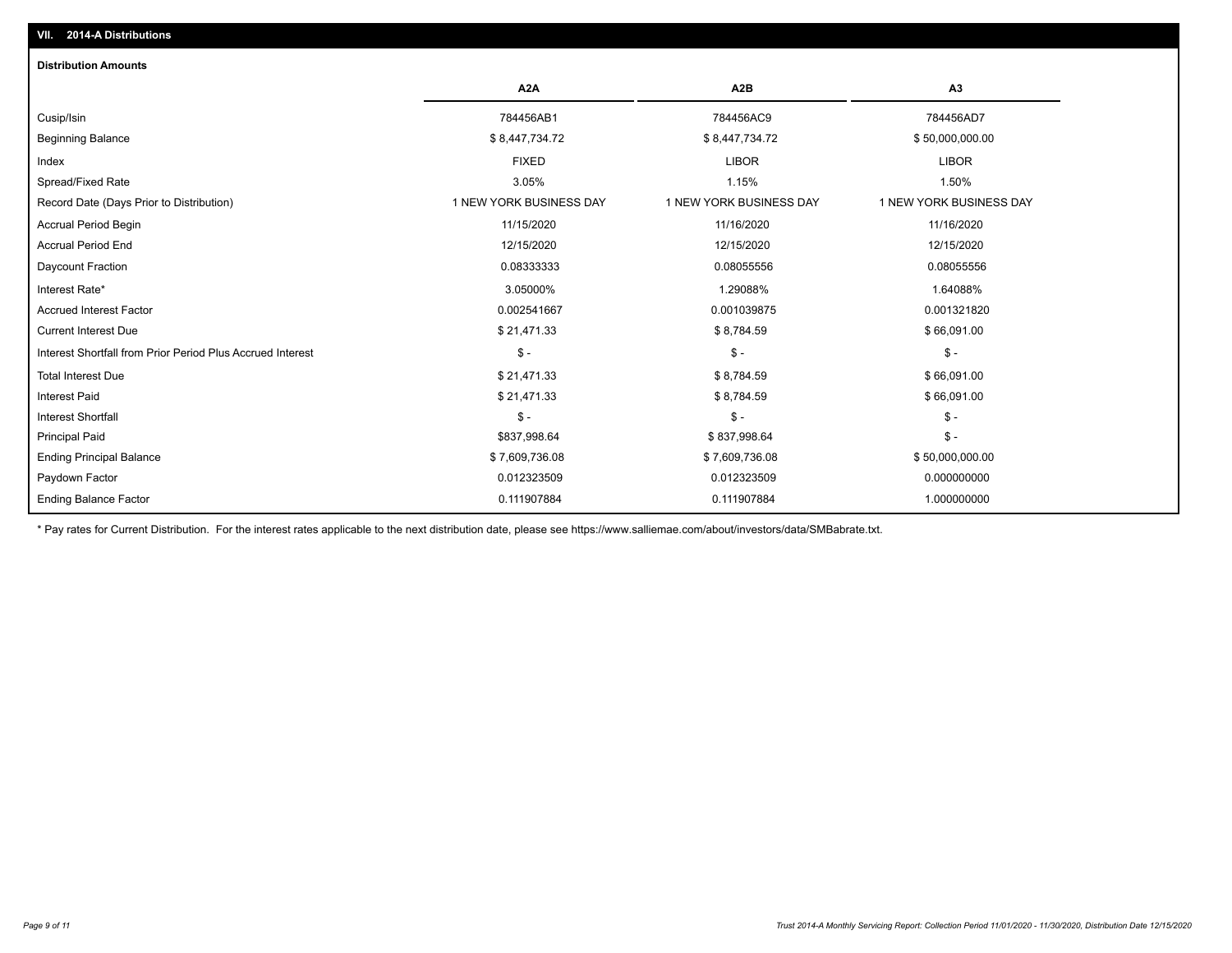| <b>Distribution Amounts</b>                                |                         |                         |
|------------------------------------------------------------|-------------------------|-------------------------|
|                                                            | в                       | C                       |
| Cusip/Isin                                                 | 784456AE5               | 784456AF2               |
| <b>Beginning Balance</b>                                   | \$36,000,000.00         | \$42,000,000.00         |
| Index                                                      | <b>FIXED</b>            | <b>FIXED</b>            |
| Spread/Fixed Rate                                          | 4.00%                   | 4.50%                   |
| Record Date (Days Prior to Distribution)                   | 1 NEW YORK BUSINESS DAY | 1 NEW YORK BUSINESS DAY |
| <b>Accrual Period Begin</b>                                | 11/15/2020              | 11/15/2020              |
| <b>Accrual Period End</b>                                  | 12/15/2020              | 12/15/2020              |
| Daycount Fraction                                          | 0.08333333              | 0.08333333              |
| Interest Rate*                                             | 4.00000%                | 4.50000%                |
| <b>Accrued Interest Factor</b>                             | 0.003333333             | 0.003750000             |
| <b>Current Interest Due</b>                                | \$120,000.00            | \$157,500.00            |
| Interest Shortfall from Prior Period Plus Accrued Interest | $\mathsf{\$}$ -         | $\mathsf{\$}$ -         |
| <b>Total Interest Due</b>                                  | \$120,000.00            | \$157,500.00            |
| <b>Interest Paid</b>                                       | \$120,000.00            | \$157,500.00            |
| <b>Interest Shortfall</b>                                  | $\mathcal{S}$ -         | $\frac{1}{2}$           |
| <b>Principal Paid</b>                                      | $\mathsf{\$}$ -         | $$ -$                   |
| <b>Ending Principal Balance</b>                            | \$36,000,000.00         | \$42,000,000.00         |
| Paydown Factor                                             | 0.000000000             | 0.000000000             |
| <b>Ending Balance Factor</b>                               | 1.000000000             | 1.000000000             |

\* Pay rates for Current Distribution. For the interest rates applicable to the next distribution date, please see https://www.salliemae.com/about/investors/data/SMBabrate.txt.

**VII. 2014-A Distributions**